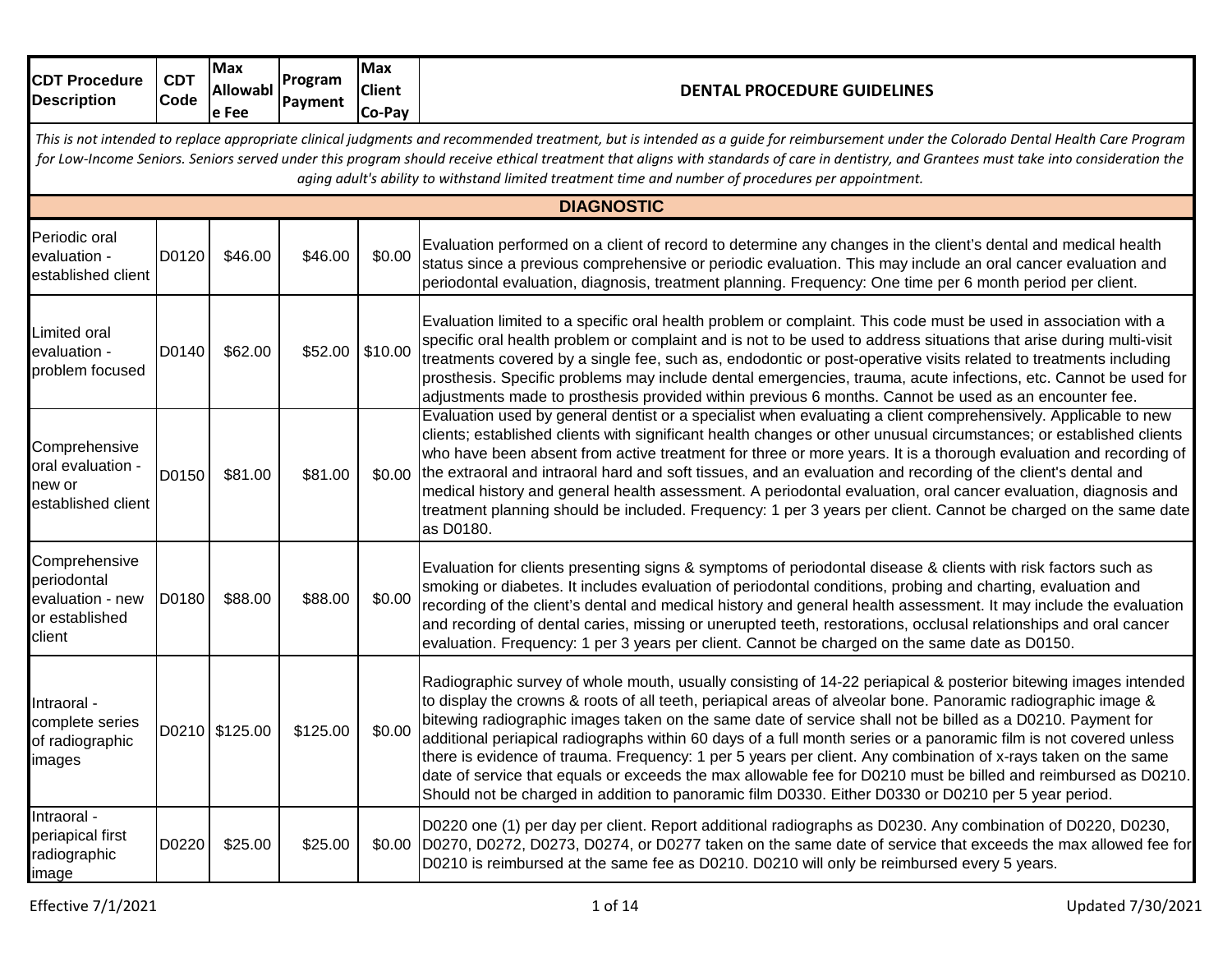| Intraoral -<br>periapical each<br>additional<br>radiographic<br>image | D0230 | \$23.00 | \$23.00 |        | D0230 must be utilized for additional films taken beyond D0220. Any combination of D0220, D0230, D0270,<br>\$0.00 D0272, D0273, D0274, or D0277 taken on the same date of service that exceeds the max allowed fee for D0210<br>is reimbursed at the same fee as D0210. D0210 will only be reimbursed every 5 years.                                                                                                                            |
|-----------------------------------------------------------------------|-------|---------|---------|--------|-------------------------------------------------------------------------------------------------------------------------------------------------------------------------------------------------------------------------------------------------------------------------------------------------------------------------------------------------------------------------------------------------------------------------------------------------|
| Bitewing - single<br>radiographic<br>image                            | D0270 | \$26.00 | \$26.00 |        | Frequency: 1 in a 12 month period. Report more than 1 radiographic image as: D0272 two (2); D0273 three (3);<br>\$0.00 D0274 four (4). Any combination of D0220, D0230, D0270, D0272, D0273, D0274, or D0277 taken on the same<br>date of service that exceeds the max allowed fee for D0210 is reimbursed at the same fee as D0210.                                                                                                            |
| Bitewings - two<br>radiographic<br>images                             | D0272 | \$42.00 | \$42.00 |        | Frequency: 1 time in a 12 month period. Any combination of D0220, D0230, D0270, D0272, D0273, D0274, or<br>\$0.00 D0277 taken on the same date of service that exceeds the max allowed fee for D0210 is reimbursed at the same<br>fee as D0210.                                                                                                                                                                                                 |
| Bitewings - three<br>radiographic<br>images                           | D0273 | \$52.00 | \$52.00 |        | Frequency: 1 time in a 12 month period. Any combination of D0220, D0230, D0270, D0272, D0273, D0274,<br>\$0.00 D0277 taken on the same date of service that exceeds the max allowed fee for D0210 is reimbursed at the same<br>fee as D0210.                                                                                                                                                                                                    |
| Bitewings - four<br>radiographic<br>images                            | D0274 | \$60.00 | \$60.00 | \$0.00 | Frequency: 1 time in a 12 month period. Any combination of D0220, D0230, D0270, D0272, D0273, D0274, or<br>D0277 taken on the same date of service that exceeds the max allowed fee for D0210 is reimbursed at the same<br>fee as D0210.                                                                                                                                                                                                        |
| Vertical bitewings<br>seven to eight<br>radiographic<br>images        | D0277 | \$68.32 | \$68.32 | \$0.00 | Frequency: 1 time in a 12-month period. This does not constitute a full mouth intraoral radiographic series. Any<br>combination of D0220, D0230, D0270, D0272, D0273, D0274, or D0277 taken on the same date of service that<br>exceeds the max allowed fee for D0210 is reimbursed at the same fee as D0210.                                                                                                                                   |
| Panoramic<br>radiographic<br>image                                    | D0330 | \$63.00 | \$63.00 | \$0.00 | Frequency: 1 per 5 years per client. Cannot be charged in addition to full mouth series D0210. Either D0330 or<br>D0210 per 5 years.                                                                                                                                                                                                                                                                                                            |
|                                                                       |       |         |         |        | <b>PREVENTATIVE</b>                                                                                                                                                                                                                                                                                                                                                                                                                             |
|                                                                       |       |         |         |        | Removal of plaque, calculus and stains from the tooth structures with intent to control local irritational factors.<br>Frequency:                                                                                                                                                                                                                                                                                                               |
|                                                                       |       |         |         |        | 1 time per 6 calendar months; 2 week window accepted.                                                                                                                                                                                                                                                                                                                                                                                           |
|                                                                       |       |         |         |        | May be billed for routine prophylaxis.                                                                                                                                                                                                                                                                                                                                                                                                          |
| Prophylaxis -<br>adult                                                | D1110 | \$88.00 | \$88.00 |        | D1110 may be billed with D4341 and D4342 one time during initial periodontal therapy for prophylaxis of<br>\$0.00 areas of the mouth not receiving nonsurgical periodontal therapy. When this option is used, individual should still<br>be placed on D4910 for maintenance of periodontal disease. D1110 can only be charged once, not per quadrant,<br>and represents areas of the mouth not included in the D4341 or D4342 being reimbursed. |
|                                                                       |       |         |         |        | May be alternated with D4910 for maintenance of periodontally-involved individuals.                                                                                                                                                                                                                                                                                                                                                             |
|                                                                       |       |         |         |        | D1110 cannot be billed on the same day as D4346                                                                                                                                                                                                                                                                                                                                                                                                 |
|                                                                       |       |         |         |        | Cannot be used as 1 month re-evaluation following nonsurgical periodontal therapy.                                                                                                                                                                                                                                                                                                                                                              |
| Topical<br>application of<br>fluoride varnish                         | D1206 | \$52.00 | \$52.00 |        | \$0.00 Topical fluoride application is to be used in conjunction with prophylaxis or preventive appointment. Should be<br>applied to whole mouth. Frequency: up to four (4) times per 12 calendar months. Cannot be used with D1208.                                                                                                                                                                                                            |
| <b>Effective 7/1/2021</b>                                             |       |         |         |        | 2 of 14<br>Updated 7/30/2021                                                                                                                                                                                                                                                                                                                                                                                                                    |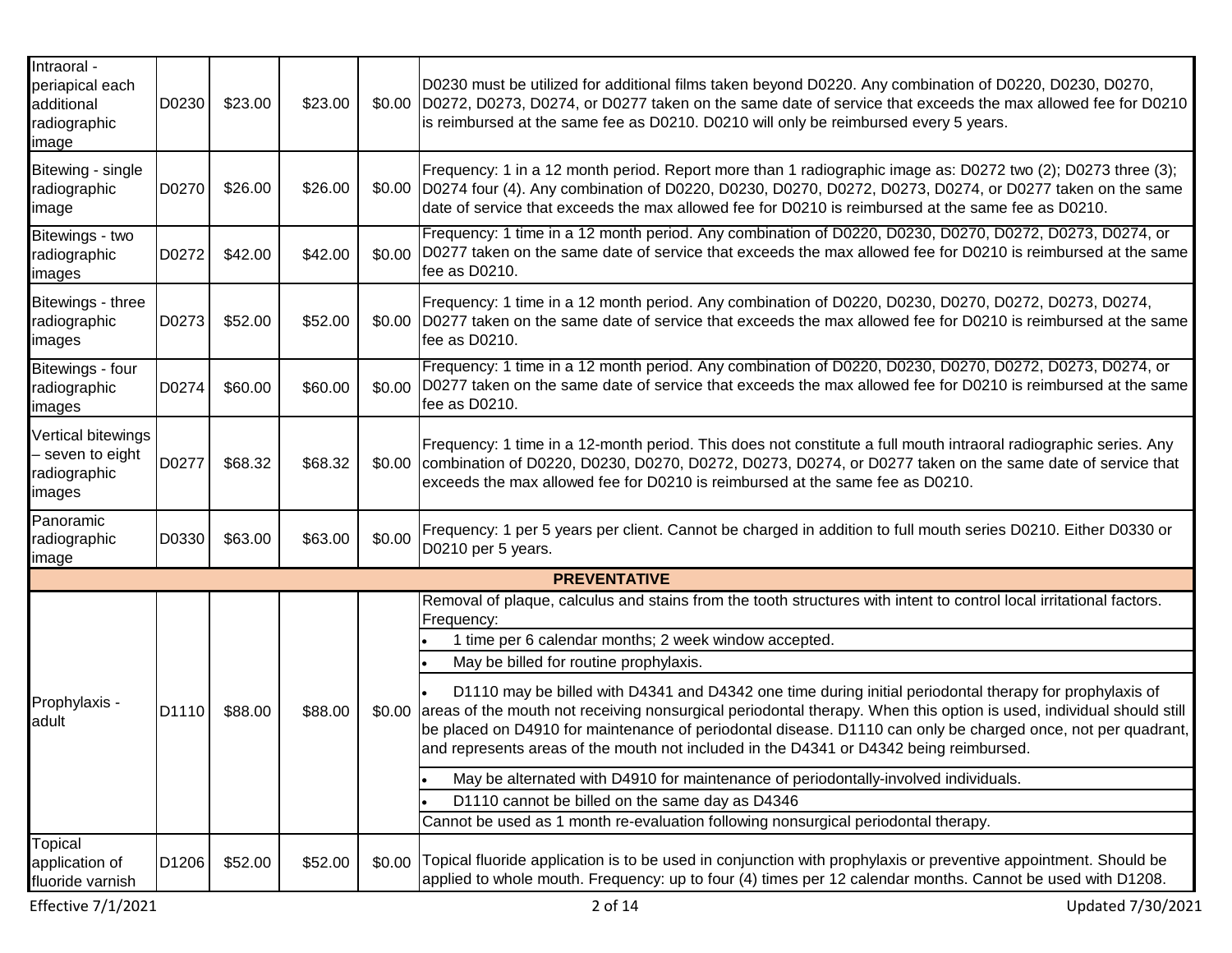| Topical<br>application of<br>fluoride -<br>excluding varnish                 | D1208 | \$52.00        | \$52.00  |         | Any fluoride application, including swishing, trays or paint on variety, to be used in conjunction with prophylaxis or<br>\$0.00 preventive appointment. Frequency: one (1) time per 12 calendar months. Cannot be used with D1206. D1206<br>varnish should be utilized in lieu of D1208 whenever possible.                                                                                                                                                                                                                                                             |
|------------------------------------------------------------------------------|-------|----------------|----------|---------|-------------------------------------------------------------------------------------------------------------------------------------------------------------------------------------------------------------------------------------------------------------------------------------------------------------------------------------------------------------------------------------------------------------------------------------------------------------------------------------------------------------------------------------------------------------------------|
| <b>Interim Caries</b><br>Arresting<br>Medicament<br>Application-per<br>tooth | D1354 | \$5.60         | \$5.60   |         | Two of D1354 per 12 months per patient per tooth for primary and permanent teeth. Not to exceed 4 times per<br>\$0.00 tooth in a lifetime. Cannot be billed on the same day as D1355 or any D2000 series code (D2140-D2954). Must<br>Report both tooth number and surface(s).                                                                                                                                                                                                                                                                                           |
| Caries preventive<br>medicament<br>application - per<br>tooth                | D1355 | \$5.47         | \$5.47   |         | For primary prevention or remineralization. Medicaments applied do not include topical fluorides. Medicaments<br>that may be applied during the delivery of D1355 procedure include Silver Diamine Fluoride (SDF), Silver Nitrate<br>\$0.00 ((SN), thymol-CHX varnish, and topical povidone iodine (PVP-I). Cannot be billed on the same day as: D1206,<br>D1208, D1354, D0140, D9110, or any restoration codes on the same day or within 12 months of D2140 thru<br>D2954. Maximum of four D1355 per tooth per lifetime. Must report both tooth number and surface(s). |
|                                                                              |       |                |          |         | <b>RESTORATIVE</b>                                                                                                                                                                                                                                                                                                                                                                                                                                                                                                                                                      |
| Amalgam - one<br>surface, primary<br>or permanent                            |       | D2140 \$112.67 | \$102.67 | \$10.00 | Includes tooth preparation, all adhesives, liners, polishing, and bases. Adjustments are included. Frequency: 36<br>months for the same restoration. See Explanation of Restorations.                                                                                                                                                                                                                                                                                                                                                                                   |
| Amalgam - two<br>surfaces, primary D2150 \$141.20<br>or permanent            |       |                | \$131.20 | \$10.00 | Includes tooth preparation, all adhesives, liners, polishing, and bases. Adjustments are included. Frequency: 36<br>months for the same restoration. See Explanation of Restorations.                                                                                                                                                                                                                                                                                                                                                                                   |
| Amalgam - three<br>surfaces, primary D2160 \$170.88<br>or permanent          |       |                | \$160.88 | \$10.00 | Includes tooth preparation, all adhesives, liners, polishing, and bases. Adjustments are included. Frequency: 36<br>months for the same restoration. See Explanation of Restorations.                                                                                                                                                                                                                                                                                                                                                                                   |
| Amalgam - four<br>or more surfaces,<br>primary or<br>permanent               |       | D2161 \$204.96 | \$194.96 | \$10.00 | Includes tooth preparation, all adhesives, liners, polishing, and bases. Adjustments are included. Frequency: 36<br>months for the same restoration. See Explanation of Restorations.                                                                                                                                                                                                                                                                                                                                                                                   |
| Resin-based<br>composite - one<br>surface, anterior                          |       | D2330 \$115.00 | \$105.00 | \$10.00 | Includes tooth preparation, all adhesives, liners, etching, and bases. Adjustments are included. Frequency: 36<br>months for the same restoration. See Explanation of Restorations.                                                                                                                                                                                                                                                                                                                                                                                     |
| Resin-based<br>composite - two<br>surfaces, anterior                         |       | D2331 \$146.00 | \$136.00 | \$10.00 | Includes tooth preparation, all adhesives, liners, etching, and bases. Adjustments are included. Frequency: 36<br>months for the same restoration. See Explanation of Restorations.                                                                                                                                                                                                                                                                                                                                                                                     |
| Resin-based<br>composite - three D2332 \$179.00<br>surfaces, anterior        |       |                | \$169.00 | \$10.00 | Includes tooth preparation, all adhesives, liners, etching, and bases. Adjustments are included. Frequency: 36<br>months for the same restoration. See Explanation of Restorations.                                                                                                                                                                                                                                                                                                                                                                                     |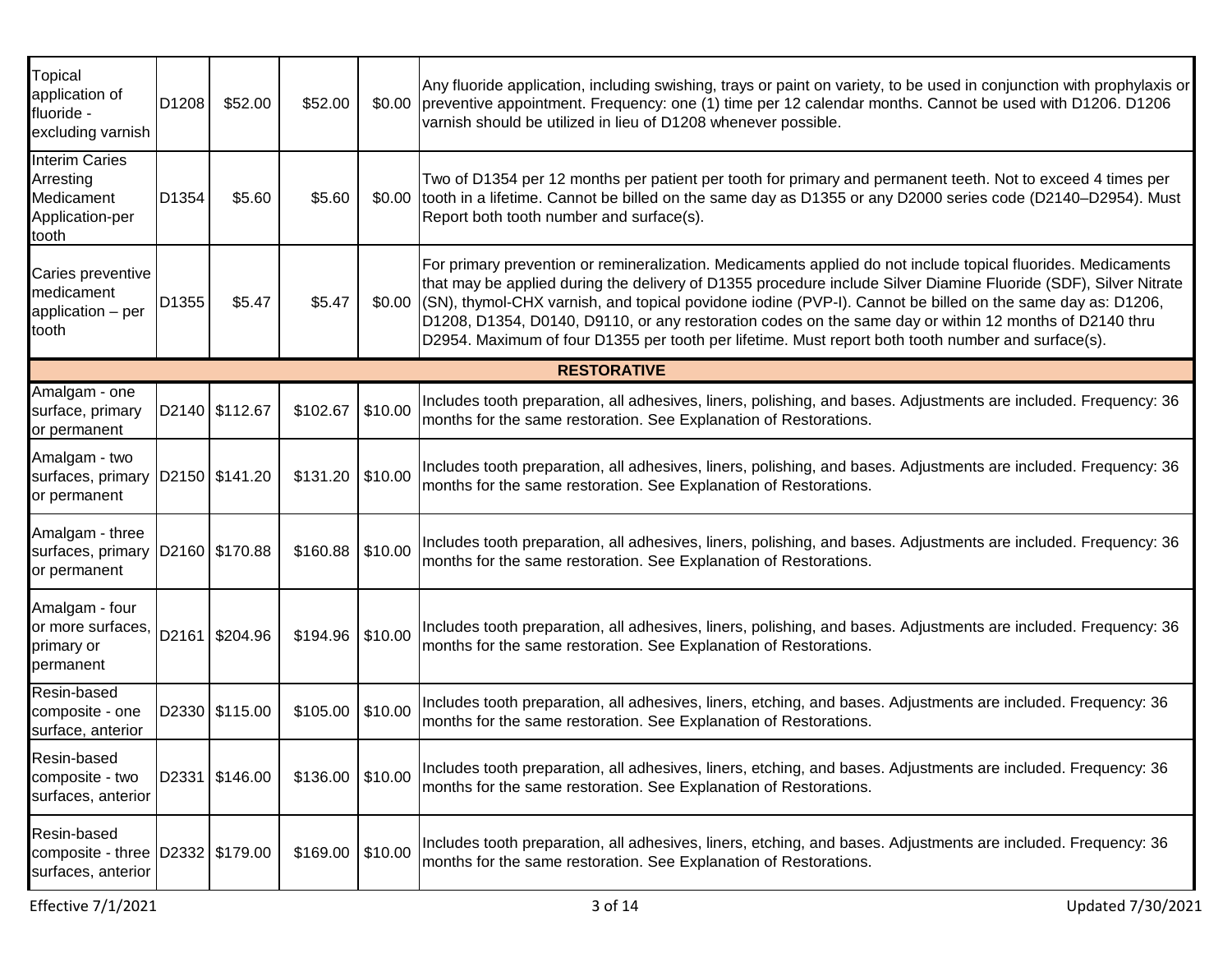| Resin-based<br>composite - four<br>or more surfaces<br>or involving<br>incisal angle<br>(anterior) | D2335 \$212.00 | \$202.00 | \$10.00 | Includes tooth preparation, all adhesives, liners, etching, and bases. Adjustments are included. Frequency: 36<br>months for the same restoration. See Explanation of Restorations.                                                                                                                               |
|----------------------------------------------------------------------------------------------------|----------------|----------|---------|-------------------------------------------------------------------------------------------------------------------------------------------------------------------------------------------------------------------------------------------------------------------------------------------------------------------|
| Resin-based<br>composite - one<br>surface, posterior                                               | D2391 \$134.00 | \$124.00 | \$10.00 | Includes tooth preparation, all adhesives, liners, etching, and bases. Adjustments are included. Frequency: 36<br>months for the same restoration. See Explanation of Restorations.                                                                                                                               |
| Resin-based<br>composite -two<br>surfaces,<br>posterior                                            | D2392 \$176.00 | \$166.00 | \$10.00 | Includes tooth preparation, all adhesives, liners, etching, and bases. Adjustments are included. Frequency: 36<br>months for the same restoration. See Explanation of Restorations.                                                                                                                               |
| Resin-based<br>composite - three<br>surfaces,<br>posterior                                         | D2393 \$218.00 | \$208.00 | \$10.00 | Includes tooth preparation, all adhesives, liners, etching, and bases. Adjustments are included. Frequency: 36<br>months for the same restoration. See Explanation of Restorations.                                                                                                                               |
| Resin-based<br>composite - four<br>or more surfaces,<br>posterior                                  | D2394 \$268.00 | \$258.00 | \$10.00 | Includes tooth preparation, all adhesives, liners, etching, and bases. Adjustments are included. Frequency: 36<br>months for the same restoration. See Explanation of Restorations.                                                                                                                               |
| Crown -<br>porcelain/ceramic                                                                       | D2740 \$780.00 | \$730.00 |         | Only one of the following will be reimbursed each 84 months per client per tooth: D2740, D2750, D2751, D2752,<br>\$50.00 D2781, D2782, D2783, D2790, D2791, D2792, or D2794. Second molars are only covered if it is necessary to<br>support a partial denture or to maintain eight posterior teeth in occlusion. |
| Crown - porcelain<br>fused to high<br>noble metal                                                  | D2750 \$780.00 | \$730.00 |         | Only one of the following will be reimbursed each 84 months per client per tooth: D2740, D2750, D2751, D2752,<br>\$50.00 D2781, D2782, D2783, D2790, D2791, D2792, or D2794. Second molars are only covered if it is necessary to<br>support a partial denture or to maintain eight posterior teeth in occlusion. |
| Crown - porcelain<br>fused to<br>predominantly                                                     | D2751 \$780.00 | \$730.00 | \$50.00 | Only one of the following will be reimbursed each 84 months per client per tooth: D2740, D2750, D2751, D2752,<br>D2781, D2782, D2783, D2790, D2791, D2792, or D2794. Second molars are only covered if it is necessary to<br>support a partial denture or to maintain eight posterior teeth in occlusion.         |
| base metal<br>Crown - porcelain<br>fused to noble<br>metal                                         | D2752 \$780.00 | \$730.00 | \$50.00 | Only one the following will be reimbursed each 84 months per client per tooth: D2740, D2750, D2751, D2752,<br>D2781, D2782, D2783, D2790, D2791, D2792, or D2794. Second molars are only covered if it is necessary to<br>support a partial denture or to maintain eight posterior teeth in occlusion.            |
| Crown - 3/4 cast<br>predominantly<br>base metal                                                    | D2781 \$780.00 | \$730.00 |         | Only one of the following will be reimbursed each 84 months per client per tooth: D2740, D2750, D2751, D2752,<br>\$50.00 D2781, D2782, D2783, D2790, D2791, D2792, or D2794. Second molars are only covered if it is necessary to<br>support a partial denture or to maintain eight posterior teeth in occlusion. |
| Crown - 3/4 cast<br>noble metal                                                                    | D2782 \$780.00 | \$730.00 |         | Only one of the following will be reimbursed each 84 months per client per tooth: D2740, D2750, D2751, D2752,<br>\$50.00 D2781, D2782, D2783, D2790, D2791, D2792, or D2794. Second molars are only covered if it is necessary to<br>support a partial denture or to maintain eight posterior teeth in occlusion. |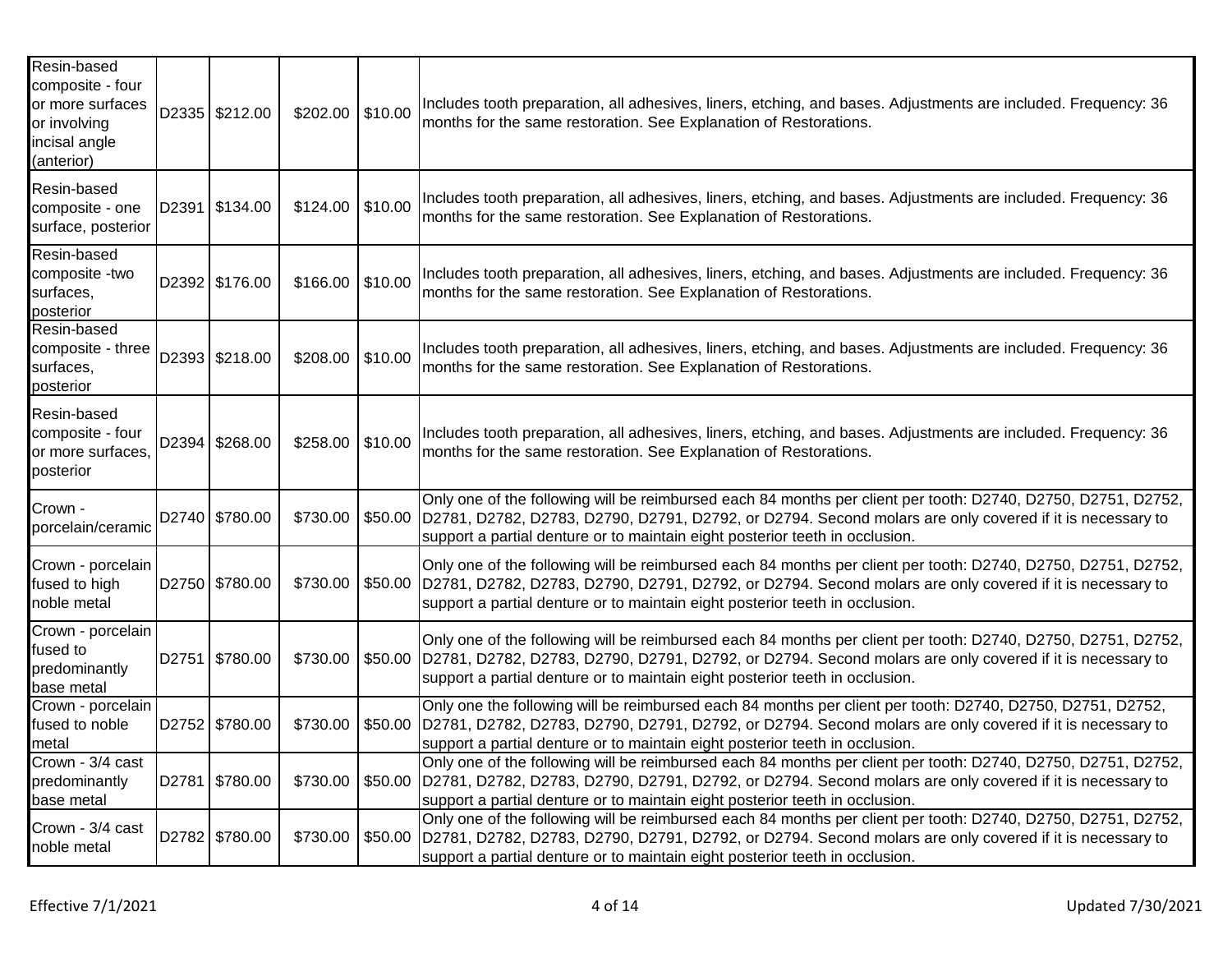| Crown - 3/4<br>porcelain/ceramic                                                       |       | D2783 \$780.00 | \$730.00 |         | Only one of the following will be reimbursed each 84 months per client per tooth: D2740, D2750, D2751, D2752,<br>\$50.00 D2781, D2782, D2783, D2790, D2791, D2792, or D2794. Second molars are only covered if it is necessary to<br>support a partial denture or to maintain eight posterior teeth in occlusion.                                                                                                       |
|----------------------------------------------------------------------------------------|-------|----------------|----------|---------|-------------------------------------------------------------------------------------------------------------------------------------------------------------------------------------------------------------------------------------------------------------------------------------------------------------------------------------------------------------------------------------------------------------------------|
| Crown - full cast<br>high noble metal                                                  |       | D2790 \$780.00 | \$730.00 |         | Only one of the following will be reimbursed each 84 months per client per tooth: D2740, D2750, D2751, D2752,<br>\$50.00 D2781, D2782, D2783, D2790, D2791, D2792, or D2794. Second molars are only covered if it is necessary to<br>support a partial denture or to maintain eight posterior teeth in occlusion.                                                                                                       |
| Crown - full cast<br>predominantly<br>base metal                                       |       | D2791 \$780.00 | \$730.00 |         | Only one of the following will be reimbursed each 84 months per client per tooth: D2740, D2750, D2751, D2752,<br>\$50.00 D2781, D2782, D2783, D2790, D2791, D2792, or D2794. Second molars are only covered if it is necessary to<br>support a partial denture or to maintain eight posterior teeth in occlusion.                                                                                                       |
| Crown - full cast<br>noble metal                                                       |       | D2792 \$780.00 | \$730.00 |         | Only one of the following will be reimbursed each 84 months per client per tooth: D2740, D2750, D2751, D2752,<br>\$50.00 D2781, D2782, D2783, D2790, D2791, D2792, or D2794. Second molars are only covered if it is necessary to<br>support a partial denture or to maintain eight posterior teeth in occlusion.                                                                                                       |
| Crown - titanium                                                                       |       | D2794 \$780.00 | \$730.00 |         | Only one of the following will be reimbursed each 84 months per client per tooth: D2740, D2750, D2751, D2752,<br>\$50.00 D2781, D2782, D2783, D2790, D2791, D2792, or D2794. Second molars are only covered if it is necessary to<br>support a partial denture or to maintain eight posterior teeth in occlusion.                                                                                                       |
| Re-cement or re-<br>bond inlay, onlay,<br>veneer or partial<br>coverage<br>restoration | D2910 | \$87.00        | \$77.00  |         | \$10.00 Not allowed within 6 months of placement.                                                                                                                                                                                                                                                                                                                                                                       |
| Re-cement or re-<br>bond crown                                                         | D2920 | \$89.00        | \$79.00  |         | \$10.00 Not allowed within 6 months of placement.                                                                                                                                                                                                                                                                                                                                                                       |
| Core buildup,<br>including any pins D2950   \$225.00<br>when required                  |       |                | \$200.00 | \$25.00 | Only one of the following will be reimbursed per 84 months per client per tooth. D2950, D2952, or D2954. Refers<br>to building up of coronal structure when there is insufficient retention for a separate extracoronal restorative<br>procedure. A core buildup is not a filler to eliminate any undercut, box form, or concave irregularity in a<br>preparation. Not payable on the same tooth and same day as D2951. |
| Pin retention per<br>tooth                                                             | D2951 | \$50.00        | \$40.00  |         | \$10.00 Pins placed to aid in retention of restoration. Can only be used in combination with a multi-surface amalgam.                                                                                                                                                                                                                                                                                                   |
| Cast post and<br>core in addition to D2952   \$332.00<br>crown                         |       |                | \$307.00 |         | Only one of the following will be reimbursed per 84 months per client per tooth. D2950, D2952, or D2954. Refers<br>\$25.00 to building up of anatomical crown when restorative crown will be placed. Not payable on the same tooth and<br>same day as D2951                                                                                                                                                             |
| Prefabricated<br>post and core in<br>addition to crown                                 |       | D2954 \$269.00 | \$244.00 | \$25.00 | Only one of the following will be reimbursed per 84 months per client per tooth. D2950, D2952, or D2954. Core is<br>built around a prefabricated post. This procedure includes the core material and refers to building up of<br>anatomical crown when restorative crown will be placed. Not payable on the same tooth and same day as D2951.                                                                           |
|                                                                                        |       |                |          |         | <b>ENDODONTICS</b>                                                                                                                                                                                                                                                                                                                                                                                                      |
| Endodontic<br>therapy, anterior<br>tooth (excluding<br>final restoration)              |       | D3310 \$566.40 | \$516.40 | \$50.00 | Complete root canal therapy; Includes all appointments necessary to complete treatment; also includes intra-<br>operative radiographs. Does not include diagnostic evaluation and necessary radiographs/diagnostic images.<br>Teeth covered: 6-11 and 22-27.                                                                                                                                                            |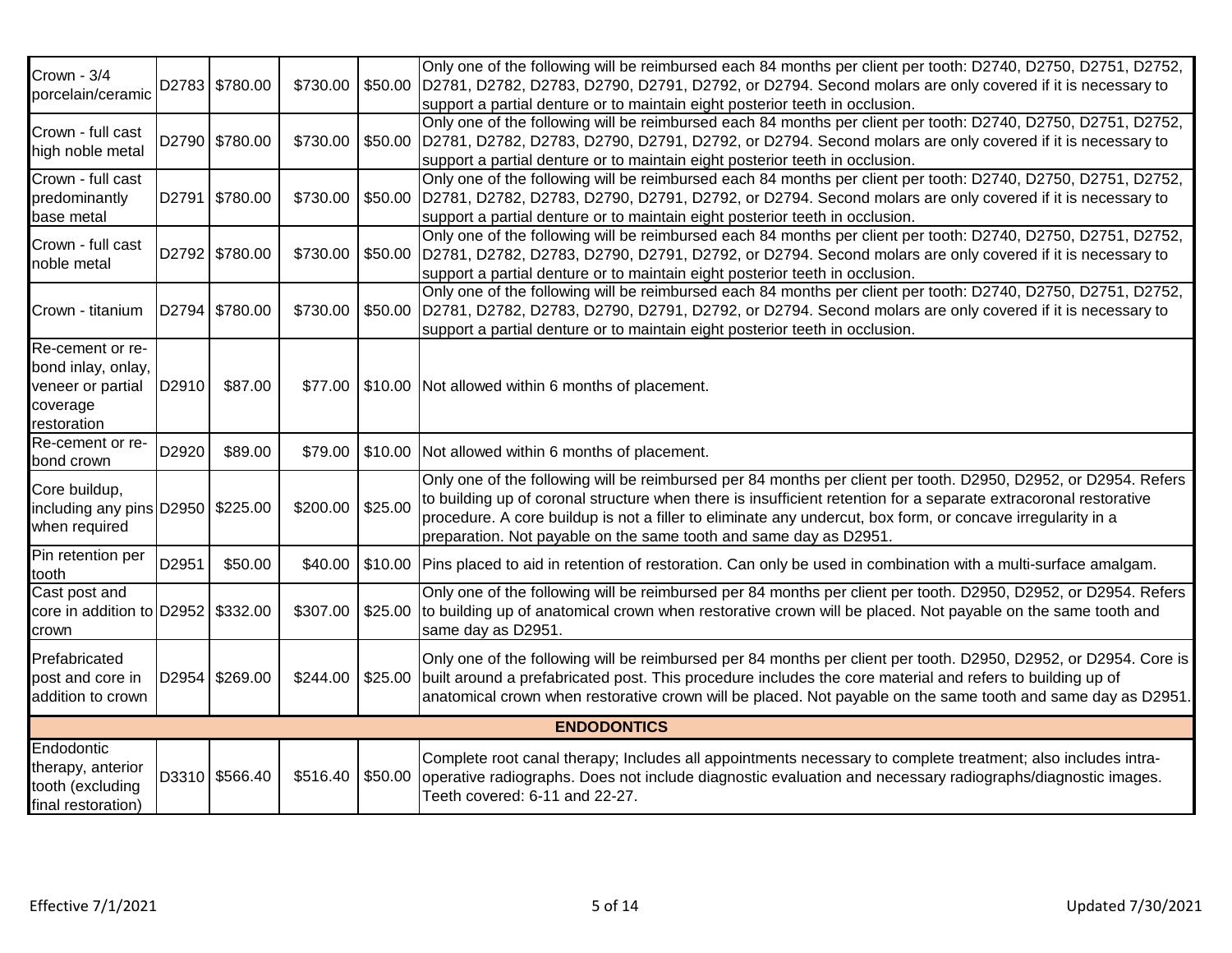| Endodontic<br>therapy, premolar<br>tooth (excluding<br>final restoration)                                                              |  | D3320 \$661.65 | \$611.65 |         | Complete root canal therapy; Includes all appointments necessary to complete treatment; also includes intra-<br>\$50.00 operative radiographs. Does not include diagnostic evaluation and necessary radiographs/diagnostic images.<br>Teeth covered: 4, 5, 12, 13, 20, 21, 28, and 29.                                                                                                                                                                                                                                                                                                                                                                                                                                                                                                       |  |  |  |  |  |  |
|----------------------------------------------------------------------------------------------------------------------------------------|--|----------------|----------|---------|----------------------------------------------------------------------------------------------------------------------------------------------------------------------------------------------------------------------------------------------------------------------------------------------------------------------------------------------------------------------------------------------------------------------------------------------------------------------------------------------------------------------------------------------------------------------------------------------------------------------------------------------------------------------------------------------------------------------------------------------------------------------------------------------|--|--|--|--|--|--|
| Endodontic<br>therapy, molar<br>tooth (excluding<br>final restoration)                                                                 |  | D3330 \$786.31 | \$736.31 |         | Complete root canal therapy; Includes all appointments necessary to complete treatment; also includes intra-<br>\$50.00 operative radiographs. Does not include diagnostic evaluation and necessary radiographs/diagnostic images.<br>Teeth covered: 2, 3, 14, 15, 18, 19, 30, and 31.                                                                                                                                                                                                                                                                                                                                                                                                                                                                                                       |  |  |  |  |  |  |
| <b>PERIODONTICS</b>                                                                                                                    |  |                |          |         |                                                                                                                                                                                                                                                                                                                                                                                                                                                                                                                                                                                                                                                                                                                                                                                              |  |  |  |  |  |  |
| Periodontal<br>scaling & root<br>planing - four or<br>more teeth per                                                                   |  | D4341 \$177.00 | \$167.00 | \$10.00 | Involves instrumentation of the crown and root surfaces of the teeth to remove plaque and calculus from these<br>surfaces. For clients with periodontal disease and is therapeutic, not prophylactic. D4341 and D1110 can be<br>reported on same service date when D1110 is utilized for areas of the mouth that are not affected by periodontal<br>disease. D1110 can only be charged once, not per quadrant; A diagnosis of periodontitis with clinical attachment<br>loss (CAL) included. Diagnosis and classification of the periodontology case type must be in accordance with<br>documentation as currently established by the American Academy of Periodontology. Current periodontal<br>charting must be present in client chart documenting active periodontal disease. Frequency: |  |  |  |  |  |  |
| quadrant                                                                                                                               |  |                |          |         | 1 time per quadrant per 36 month interval.                                                                                                                                                                                                                                                                                                                                                                                                                                                                                                                                                                                                                                                                                                                                                   |  |  |  |  |  |  |
|                                                                                                                                        |  |                |          |         | No more than 2 quadrants may be considered in a single visit in a non-hospital setting. Documentation of<br>other treatment provided at same time will be requested.                                                                                                                                                                                                                                                                                                                                                                                                                                                                                                                                                                                                                         |  |  |  |  |  |  |
|                                                                                                                                        |  |                |          |         | Cannot be charged on same date as D4346.<br>Any follow-up and re-evaluation are included in the initial reimbursement.                                                                                                                                                                                                                                                                                                                                                                                                                                                                                                                                                                                                                                                                       |  |  |  |  |  |  |
| Periodontal<br>scaling & root<br>planing - one to                                                                                      |  | D4342 \$128.00 | \$128.00 | \$0.00  | Involves instrumentation of the crown and root surfaces of the teeth to remove plaque and calculus from these<br>surfaces. For clients with periodontal disease and is therapeutic, not prophylactic. D4342 and D1110 can be<br>reported on same service date when date when D1110 is utilized for areas of the mouth that are not affected by<br>periodontal disease. D1110 can only be charged once, not per quadrant; A diagnosis of periodontitis with clinical<br>attachment loss (CAL) included. Current periodontal charting must be present in client chart documenting active<br>periodontal disease. Frequency:                                                                                                                                                                    |  |  |  |  |  |  |
| three teeth per                                                                                                                        |  |                |          |         | 1 time per quadrant per 36 month interval.                                                                                                                                                                                                                                                                                                                                                                                                                                                                                                                                                                                                                                                                                                                                                   |  |  |  |  |  |  |
| quadrant                                                                                                                               |  |                |          |         | No more than 2 quadrants may be considered in a single visit in a non-hospital setting Documentation of<br>other treatment provided at same time will be requested.                                                                                                                                                                                                                                                                                                                                                                                                                                                                                                                                                                                                                          |  |  |  |  |  |  |
|                                                                                                                                        |  |                |          |         | Cannot be charged on same date as D4346.                                                                                                                                                                                                                                                                                                                                                                                                                                                                                                                                                                                                                                                                                                                                                     |  |  |  |  |  |  |
|                                                                                                                                        |  |                |          |         | Any follow-up and re-evaluation are included in the initial reimbursement.                                                                                                                                                                                                                                                                                                                                                                                                                                                                                                                                                                                                                                                                                                                   |  |  |  |  |  |  |
| Scaling in<br>presence of<br>generalized<br>moderate or<br>severe gingival<br>inflammation $-$<br>full mouth, after<br>oral evaluation |  | D4346 \$102.00 | \$92.00  | \$10.00 | The removal of plaque, calculus, and stains from supra- and sub-gingival tooth surfaces when there is<br>generalized moderate or severe gingival inflammation in the absence of periodontitis. It is indicated for patients<br>who have swollen, inflamed gingiva, generalized suprabony pockets, and moderate to severe bleeding on<br>probing. Should not be reported in conjunction with prophylaxis, scaling and root planing, or debridement<br>procedures. Frequency: once in a lifetime. Any follow-up and re-evaluation are included in the initial<br>reimbursement. Cannot be charged on the same date as D1110, D4341, D4342, or D4910.                                                                                                                                           |  |  |  |  |  |  |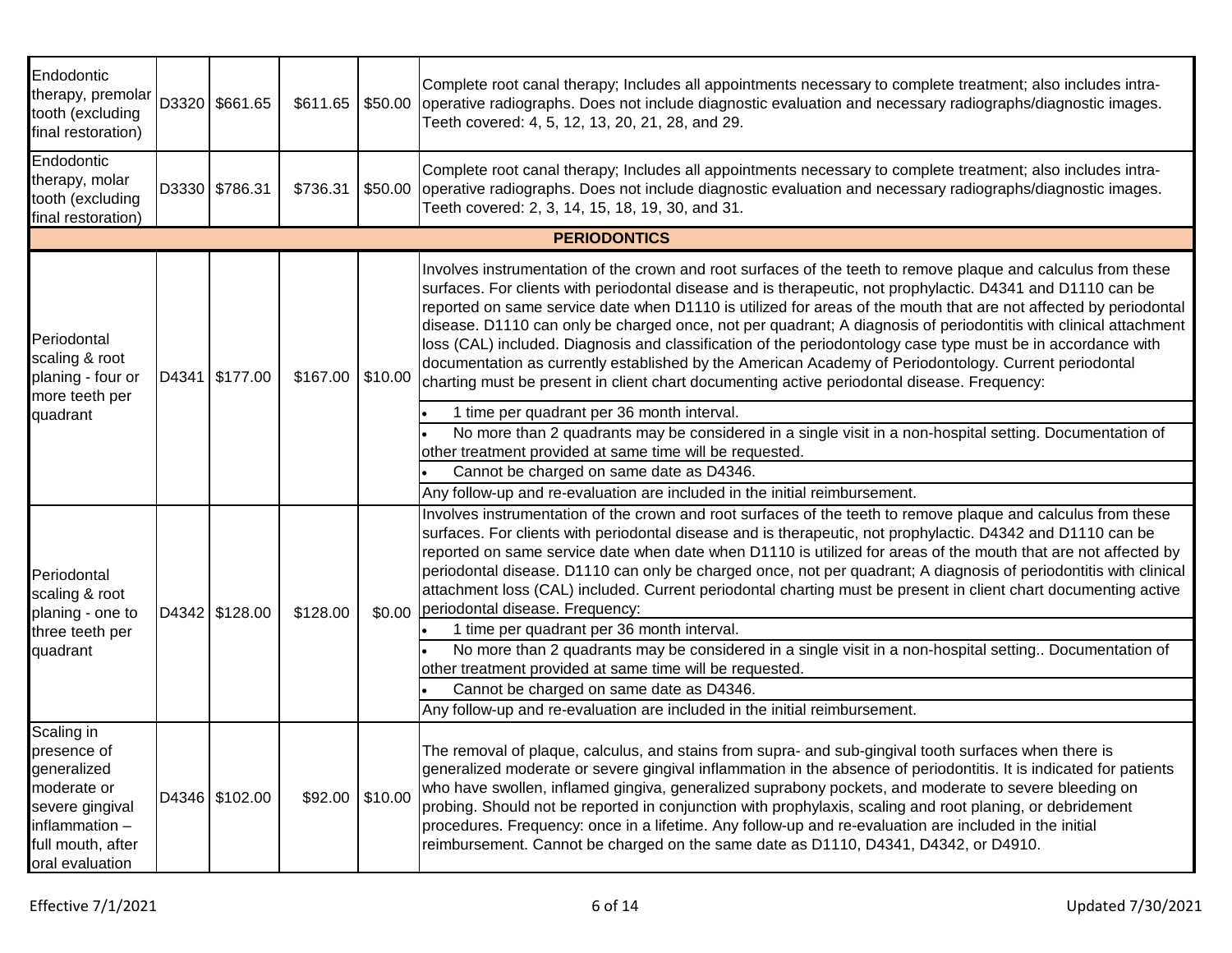| Full mouth<br>debridement to<br>enable a<br>comprehensive<br>evaluation and<br>diagnosis on a<br>subsequent visit | D4355 | \$94.02        | \$84.02 \$10.00 |         | One of (D4335) per 3 year(s) per patient. Prophylaxis D1110 is not reimbursable when provided on the same day<br>of service as D4355. D4355 is not reimbursable if patient record indicates D1110 or D4910 have been provided<br>in the previous 12 month period. Other D4000 series codes are not reimbursable when provided on the same<br>date of service as D4355.                                                                                                                                                                                                                                                                                                                                                                                                                                       |  |  |  |  |  |  |
|-------------------------------------------------------------------------------------------------------------------|-------|----------------|-----------------|---------|--------------------------------------------------------------------------------------------------------------------------------------------------------------------------------------------------------------------------------------------------------------------------------------------------------------------------------------------------------------------------------------------------------------------------------------------------------------------------------------------------------------------------------------------------------------------------------------------------------------------------------------------------------------------------------------------------------------------------------------------------------------------------------------------------------------|--|--|--|--|--|--|
| Periodontal<br>maintenance<br>procedures                                                                          |       | D4910 \$136.00 | \$136.00        | \$0.00  | Procedure following periodontal therapy D4341 or D4342. This procedure includes removal of the bacterial<br>plaque and calculus from supragingival and subgingival regions, site specific scaling and root planing where<br>indicated and polishing the teeth. Frequency: up to four times per fiscal year per client; cannot be charged on the<br>same date as D4346; Cannot be charged within the first three months following active periodontal treatment.                                                                                                                                                                                                                                                                                                                                               |  |  |  |  |  |  |
| PROSTHODONTICS, REMOVABLE                                                                                         |       |                |                 |         |                                                                                                                                                                                                                                                                                                                                                                                                                                                                                                                                                                                                                                                                                                                                                                                                              |  |  |  |  |  |  |
| Complete denture   D5110   \$874.52<br>maxillary                                                                  |       |                | \$794.52        | \$80.00 | Reimbursement made upon delivery of a complete maxillary denture to the client. D5110 or D5120 cannot be<br>used to report an immediate denture, D5130 or D5140. Routine follow-up adjustments/relines within 6 months<br>are to be anticipated and are included in the initial reimbursement. A complete denture is made after teeth have<br>been removed and the gum and bone tissues have healed - or to replace an existing denture. Complete dentures<br>are provided once adequate healing has taken place following extractions. This can vary greatly depending upon<br>client, oral health, overall health, and other confounding factors. Frequency: Program will only pay for one per<br>every five years - documentation that existing prosthesis cannot be made serviceable must be maintained. |  |  |  |  |  |  |
| Complete denture<br>mandibular                                                                                    |       | D5120 \$875.94 | \$795.94        | \$80.00 | Reimbursement made upon delivery of a complete mandibular denture to the client. D5110 or D5120 cannot be<br>used to report an immediate denture, D5130, D5140. Routine follow-up adjustments/relines within 6 months are<br>to be anticipated and are included in the initial reimbursement. A complete denture is made after teeth have been<br>removed and the gum and bone tissues have healed - or to replace an existing denture. Complete dentures are<br>provided once adequate healing has taken place following extractions. This can vary greatly depending upon<br>client, oral health, overall health, and other confounding factors. Frequency: Program will only pay for one per<br>every five years - documentation that existing prosthesis cannot be made serviceable must be maintained.  |  |  |  |  |  |  |
| Immediate<br>$d$ enture $-$<br>maxillary                                                                          |       | D5130 \$874.52 | \$794.52        | \$80.00 | Reimbursement made upon delivery of an immediate maxillary denture to the client. Routine follow-up<br>adjustments/soft tissue condition relines within 6 months are to be anticipated and are included in the initial<br>reimbursement. An immediate denture is made prior to teeth being extracted and is inserted same day of<br>extraction of remaining natural teeth. Frequency: D5130 can be reimbursed only once per lifetime per client.<br>Complete denture, D5110, may be considered 5 years after immediate denture was reimbursed. Documentation<br>that existing prosthesis cannot be made serviceable must be maintained.                                                                                                                                                                      |  |  |  |  |  |  |
| Immediate<br>$d$ enture $-$<br>mandibular                                                                         |       | D5140 \$875.94 | \$795.94        | \$80.00 | Reimbursement made upon delivery of an immediate mandibular denture to the client. Routine follow-up<br>adjustments/soft tissue condition relines within 6 months are to be anticipated and are included in the initial<br>reimbursement. An immediate denture is made prior to teeth being extracted and is inserted same day of<br>extraction of remaining natural teeth. Frequency: D5140 can be reimbursed only once per lifetime per client.<br>Complete dentures, D5120, may be considered 5 years after immediate denture was reimbursed -<br>documentation that existing prosthesis cannot be made serviceable must be maintained.                                                                                                                                                                   |  |  |  |  |  |  |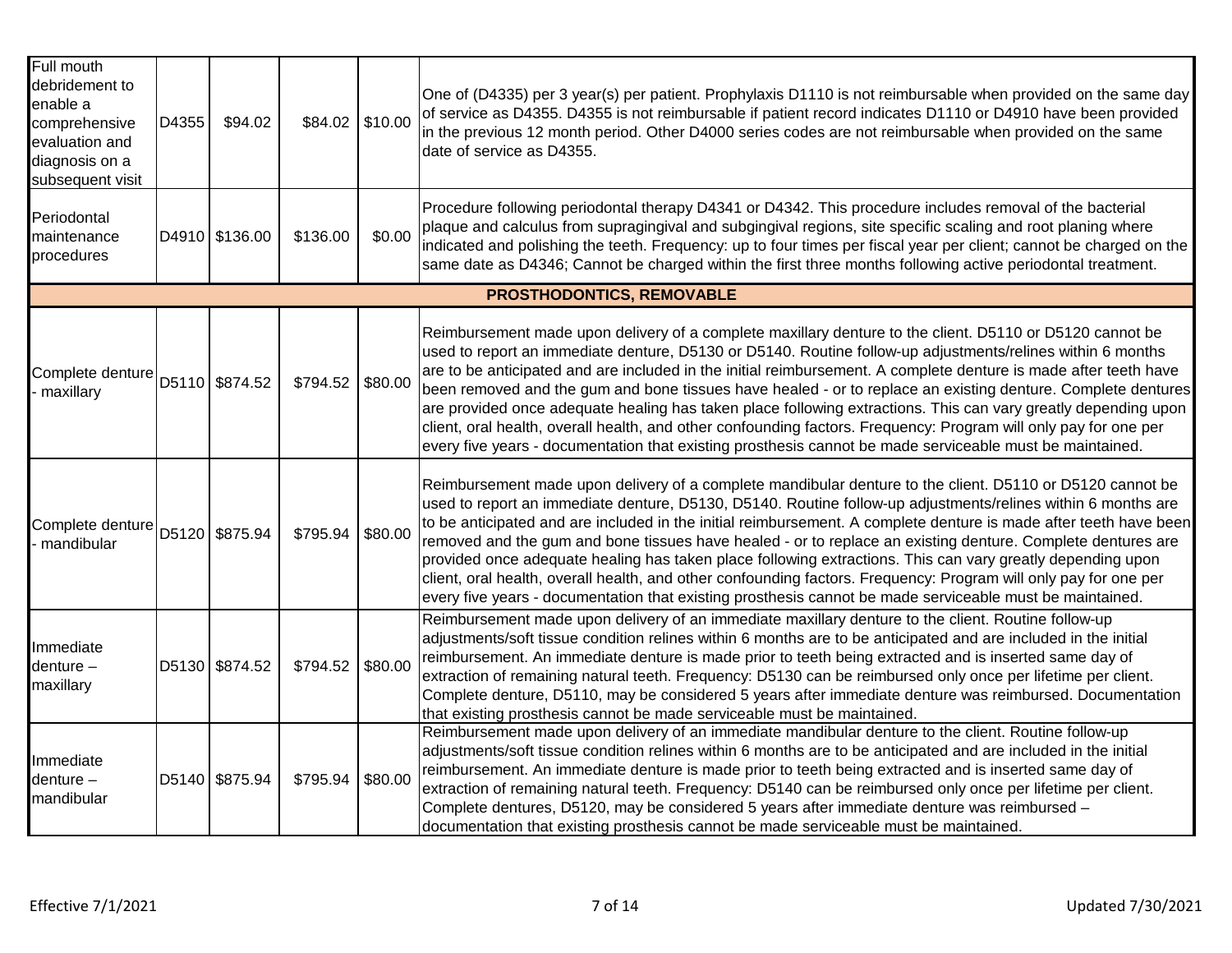| Maxillary partial<br>denture - resin<br>base (including<br>retentive/clasping<br>materials, rests,<br>and teeth)                                         | D5211 \$700.00 | \$640.00 \$60.00 |         | Reimbursement made upon delivery of a complete partial maxillary denture to the client. D5211 and D5212 are<br>considered definitive treatments. Routine follow-up adjustments or relines within 6 months are to be anticipated<br>and are included in the initial reimbursement. A partial resin base denture can be made right after having teeth<br>extracted (healing from only a few teeth is not as extensive as healing from multiple). A partial resin base denture<br>can also be made before having teeth extracted if the teeth being removed are in the front or necessary healing<br>will be minimal. Several impressions and "try-in" appointments may be necessary and are included in the cost.<br>Frequency: Program will only pay for one resin maxillary per every 3 years - documentation that existing<br>prosthesis cannot be made serviceable must be maintained. |
|----------------------------------------------------------------------------------------------------------------------------------------------------------|----------------|------------------|---------|------------------------------------------------------------------------------------------------------------------------------------------------------------------------------------------------------------------------------------------------------------------------------------------------------------------------------------------------------------------------------------------------------------------------------------------------------------------------------------------------------------------------------------------------------------------------------------------------------------------------------------------------------------------------------------------------------------------------------------------------------------------------------------------------------------------------------------------------------------------------------------------|
| Mandibular partial<br>denture - resin<br>base (including<br>retentive/clasping<br>materials, rests,<br>and teeth)                                        | D5212 \$778.00 | \$718.00         | \$60.00 | Reimbursement made upon delivery of a complete partial mandibular denture to the client. D5211 and D5212 are<br>considered definitive treatment. Routine follow-up adjustments/relines within 6 months are to be anticipated and<br>are included in the initial reimbursement. A partial resin base denture can be made right after having teeth<br>extracted (healing from only a few teeth is not as extensive as healing from multiple). A partial resin base denture<br>can also be made before having teeth extracted if the teeth being removed are in the front or necessary healing<br>will be minimal. Several impressions and "try-in" appointments may be necessary and are included in the cost.<br>Frequency: Program will only pay for one resin mandibular per every 3 years - documentation that existing<br>prosthesis cannot be made serviceable must be maintained.   |
| Maxillary partial<br>$d$ enture $-$ cast<br>metal framework<br>with resin denture<br>bases (including<br>any conventional<br>clasps, rests and<br>teeth) | D5213 \$844.31 | \$784.31         | \$60.00 | Reimbursement made upon delivery of a complete partial maxillary denture to the client. D5213 and D5214 are<br>considered definitive treatment. Routine follow-up adjustments or relines within 6 months are to be anticipated<br>and are included in the initial reimbursement. A partial cast metal base can also be made right after having teeth<br>extracted (healing from only a few teeth is not as extensive as healing from multiple). A partial cast metal base<br>denture can be made before having teeth extracted if the teeth being removed are in the front or necessary<br>healing will be minimal. Several impressions and "try-in" appointments may be necessary and are included in the<br>cost. Frequency: Program will only pay for one maxillary per every five years - documentation that existing<br>prosthesis cannot be made serviceable must be maintained.   |
| Mandibular partial<br>$d$ enture – cast<br>metal framework<br>with resin denture<br>bases (including<br>any conventional<br>clasps, rests and<br>teeth)  | D5214 \$844.31 | \$784.31         | \$60.00 | Reimbursement made upon delivery of a complete partial mandibular denture to the client. D5213 and D5214 are<br>considered definitive treatment. Routine follow-up adjustments or relines within 6 months are to be anticipated<br>and are included in the initial reimbursement. A partial cast metal base can be made right after having teeth<br>extracted (healing from only a few teeth is not as extensive as healing from multiple). A partial cast metal base<br>denture can also be made before having teeth extracted if the teeth being removed are in the front or necessary<br>healing will be minimal. Several impressions and "try-in" appointments may be necessary and are included in the<br>cost. Frequency: Program will only pay for one mandibular per every five years - documentation that existing<br>prosthesis cannot be made serviceable must be maintained. |
| Immediate<br>maxillary partial<br>denture - resin<br>base (including<br>any conventional<br>clasps, rests and<br>teeth)                                  | D5221 \$607.61 | \$547.61         | \$60.00 | Reimbursement made upon delivery of an immediate partial maxillary denture to the client. D5221 can be<br>reimbursed only once per lifetime per client and must be on the same date of service as the extraction. Routine<br>follow-up adjustments or relines within 6 months is to be anticipated and are included in the initial reimbursement.<br>An immediate partial resin base denture can be made before having teeth extracted if the teeth being removed<br>are in the front or necessary healing will be minimal. Several impressions and "try-in" appointments may be<br>necessary and are included in the cost. Frequency: A maxillary partial denture may be considered 3 years after<br>immediate partial denture was reimbursed. Documentation that existing prosthesis cannot be made serviceable<br>must be maintained.                                                 |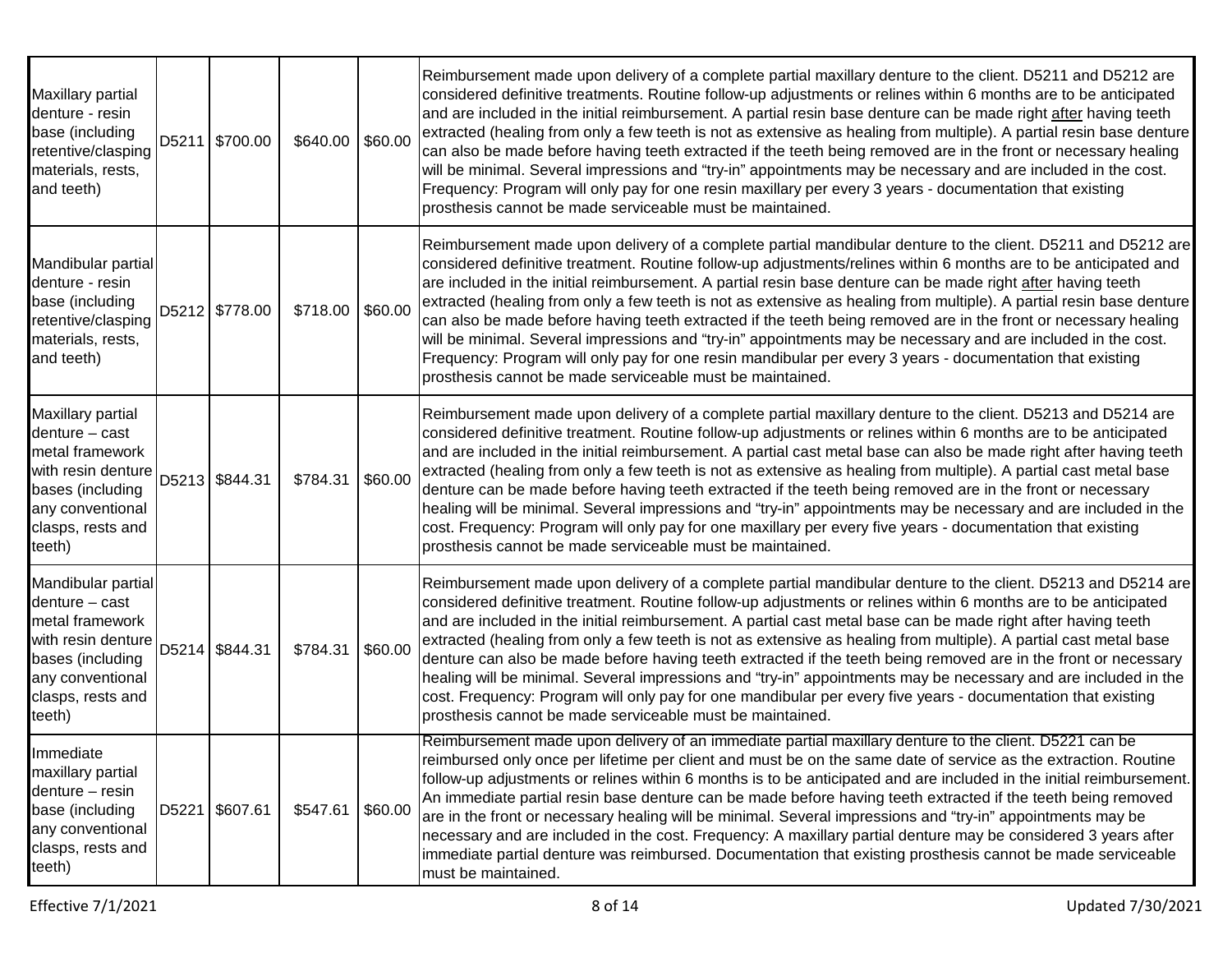| Immediate<br>mandibular partial<br>denture - resin<br>base (including<br>any conventional<br>clasps, rests and<br>teeth)                                                                |       | D5222 \$607.61 | \$547.61 | \$60.00 | Reimbursement made upon delivery of an immediate partial mandibular denture to the client. D5222 can be<br>reimbursed only once per lifetime per client and must be on the same date of service as the extraction. Routine<br>follow-up adjustments or relines within 6 months is to be anticipated and are included in the initial reimbursement.<br>An immediate partial resin base denture can be made before having teeth extracted if the teeth being removed<br>are in the front or necessary healing will be minimal. Several impressions and "try-in" appointments may be<br>necessary and are included in the cost. Frequency: A mandibular partial denture may be considered 3 years after<br>immediate partial denture was reimbursed. Documentation that existing prosthesis cannot be made serviceable<br>must be maintained.                            |
|-----------------------------------------------------------------------------------------------------------------------------------------------------------------------------------------|-------|----------------|----------|---------|-----------------------------------------------------------------------------------------------------------------------------------------------------------------------------------------------------------------------------------------------------------------------------------------------------------------------------------------------------------------------------------------------------------------------------------------------------------------------------------------------------------------------------------------------------------------------------------------------------------------------------------------------------------------------------------------------------------------------------------------------------------------------------------------------------------------------------------------------------------------------|
| Immediate<br>maxillary partial<br>$d$ enture $-$ cast<br>metal framework<br>with resin denture D5223 \$844.31<br>bases (including<br>any conventional<br>clasps, rests and<br>teeth)    |       |                | \$784.31 | \$60.00 | Reimbursement made upon delivery of an immediate partial maxillary denture to the client. D5223 can be<br>reimbursed only once per lifetime per client and must be on the same date of service as the extraction. Routine<br>follow-up adjustments or relines within 6 months is to be anticipated and are included in the initial reimbursement.<br>An immediate partial cast metal framework with resin base denture can be made before having teeth extracted if<br>the teeth being removed are in the front or necessary healing will be minimal. Several impressions and "try-in"<br>appointments may be necessary and are included in the cost. Frequency: A maxillary partial denture may be<br>considered 5 years after immediate partial denture was reimbursed. Documentation that existing prosthesis<br>cannot be made serviceable must be maintained.    |
| Immediate<br>mandibular partial<br>$d$ enture $-$ cast<br>metal framework<br>with resin denture D5224   \$844.31<br>bases (including<br>any conventional<br>clasps, rests and<br>teeth) |       |                | \$784.31 | \$60.00 | Reimbursement made upon delivery of an immediate partial mandibular denture to the client. D5224 can be<br>reimbursed only once per lifetime per client and must be on the same date of service as the extraction. Routine<br>follow-up adjustments or relines within 6 months are to be anticipated and are included in the initial<br>reimbursement. An immediate partial cast metal framework with resin base denture can be made before having<br>teeth extracted if the teeth being removed are in the front or necessary healing will be minimal. Several<br>impressions and "try-in" appointments may be necessary and are included in the cost. Frequency: A mandibular<br>partial denture may be considered 5 years after immediate partial denture was reimbursed. Documentation that<br>existing prosthesis cannot be made serviceable must be maintained. |
| Repair broken<br>complete denture D5511 \$123.70<br>base, mandibular                                                                                                                    |       |                |          |         | \$113.70   \$10.00   Repair broken complete denture base, mandibular                                                                                                                                                                                                                                                                                                                                                                                                                                                                                                                                                                                                                                                                                                                                                                                                  |
| Repair broken<br>complete denture D5512 \$123.70<br>base, maxillary                                                                                                                     |       |                | \$113.70 |         | \$10.00 Repair broken complete denture base, maxillary                                                                                                                                                                                                                                                                                                                                                                                                                                                                                                                                                                                                                                                                                                                                                                                                                |
| Replace missing<br>or broken teeth -<br>complete denture<br>(each tooth)                                                                                                                | D5520 | \$92.91        | \$82.91  |         | \$10.00 Replacement/repair of missing or broken teeth.                                                                                                                                                                                                                                                                                                                                                                                                                                                                                                                                                                                                                                                                                                                                                                                                                |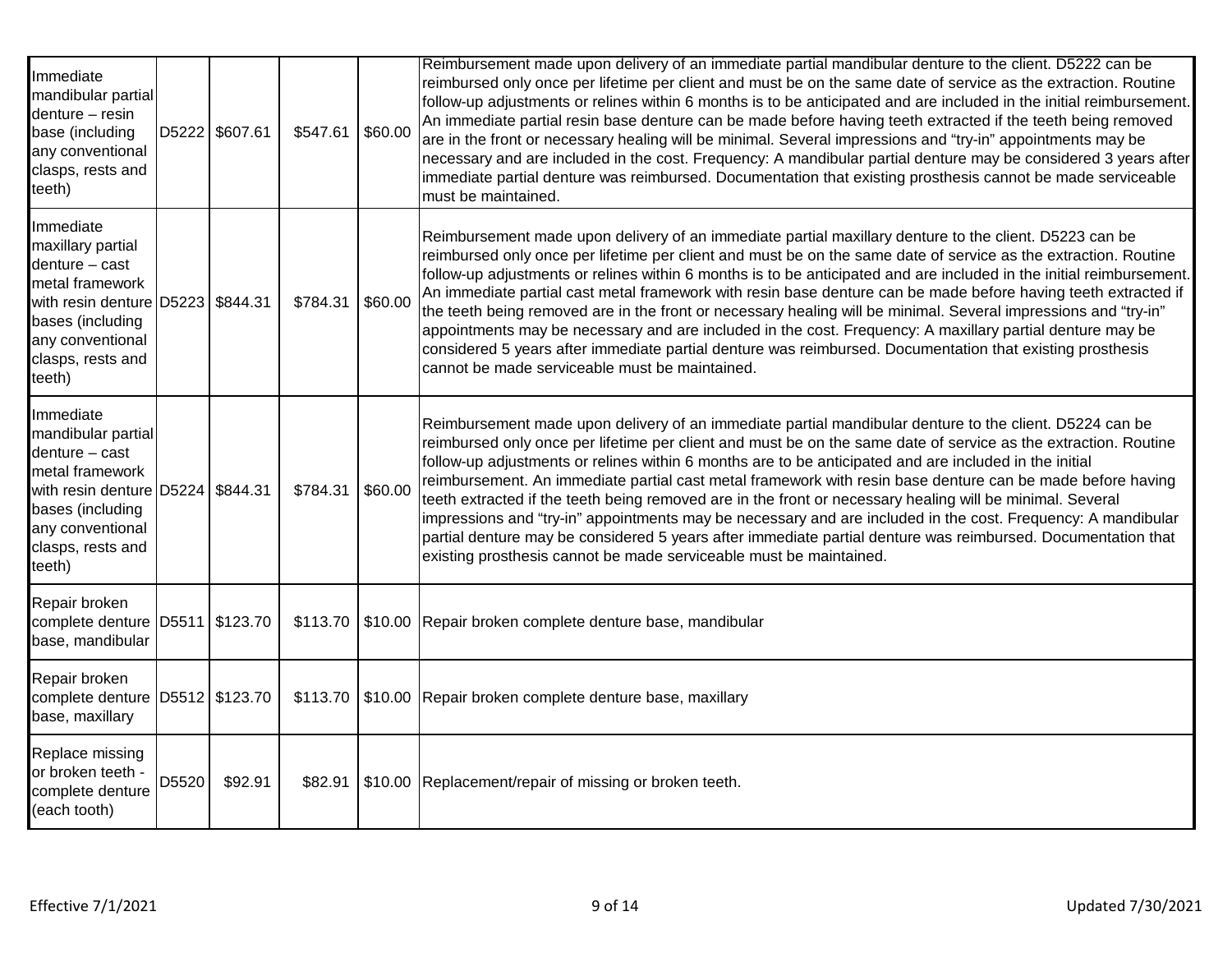| Repair resin<br>partial denture<br>base, mandibular                                          | D5611 | \$95.00        | \$85.00  |         | \$10.00 Repair resin partial denture base, mandibular                                                                                                                                                                                                                          |
|----------------------------------------------------------------------------------------------|-------|----------------|----------|---------|--------------------------------------------------------------------------------------------------------------------------------------------------------------------------------------------------------------------------------------------------------------------------------|
| Repair resin<br>partial denture<br>base, maxillary                                           | D5612 | \$95.00        | \$85.00  |         | \$10.00 Repair resin partial denture base, maxillary                                                                                                                                                                                                                           |
| Repair cast<br>partial framework, D5621   \$121.29<br>mandibular                             |       |                | \$111.29 |         | \$10.00 Repair cast partial framework, mandibular                                                                                                                                                                                                                              |
| Repair cast<br>partial framework, D5622   \$121.29<br>maxillary                              |       |                | \$111.29 |         | \$10.00 Repair cast partial framework, maxillary                                                                                                                                                                                                                               |
| Repair or replace<br>broken<br>retentive/clasping D5630 \$131.00<br>materials - per<br>tooth |       |                | \$121.00 |         | \$10.00 Repair of broken clasp on partial denture base – per tooth.                                                                                                                                                                                                            |
| Replace broken<br>teeth-per tooth                                                            | D5640 | \$94.02        | \$84.02  |         | \$10.00 Repair/replacement of missing tooth.                                                                                                                                                                                                                                   |
| Add tooth to<br>existing partial<br>denture                                                  |       | D5650 \$109.00 | \$99.00  | \$10.00 | Adding tooth to partial denture base. Documentation may be requested when charged on partial delivered in last<br>12 months.                                                                                                                                                   |
| Add clasp to<br>existing partial<br>denture                                                  |       | D5660 \$136.05 | \$126.05 | \$10.00 | Adding clasp to partial denture base - per tooth. Documentation may be requested when charged on partial<br>delivered in last 12 months.                                                                                                                                       |
| Rebase complete<br>maxillary denture                                                         |       | D5710 \$322.00 | \$297.00 | \$25.00 | Rebasing the denture base material due to alveolar ridge resorption. Frequency: one (1) time per 12 months.<br>Completed at laboratory. Cannot be charged on denture provided in the last 6 months. Cannot be charged in<br>addition to a reline in a 12 month period.         |
| Rebase complete<br>mandibular<br>denture                                                     |       | D5711 \$322.00 | \$297.00 | \$25.00 | Rebasing the denture base material due to alveolar ridge resorption. Frequency: one (1) time per 12 months.<br>Completed at laboratory. Cannot be charged on denture provided in the last 6 months. Cannot be charged in<br>addition to a reline in a 12 month period.         |
| Rebase maxillary<br>partial denture                                                          |       | D5720 \$304.00 | \$279.00 | \$25.00 | Rebasing the partial denture base material due to alveolar ridge resorption. Frequency: one (1) time per 12<br>months. Completed at laboratory. Cannot be charged on denture provided in the last 6 months. Cannot be<br>charged in addition to a reline in a 12 month period. |
| Rebase<br>mandibular partial D5721<br>denture                                                |       | \$304.00       | \$279.00 | \$25.00 | Rebasing the partial denture base material due to alveolar ridge resorption. Frequency: one (1) time per 12<br>months. Completed at laboratory. Cannot be charged on denture provided in the last 6 months. Cannot be<br>charged in addition to a reline in a 12 month period. |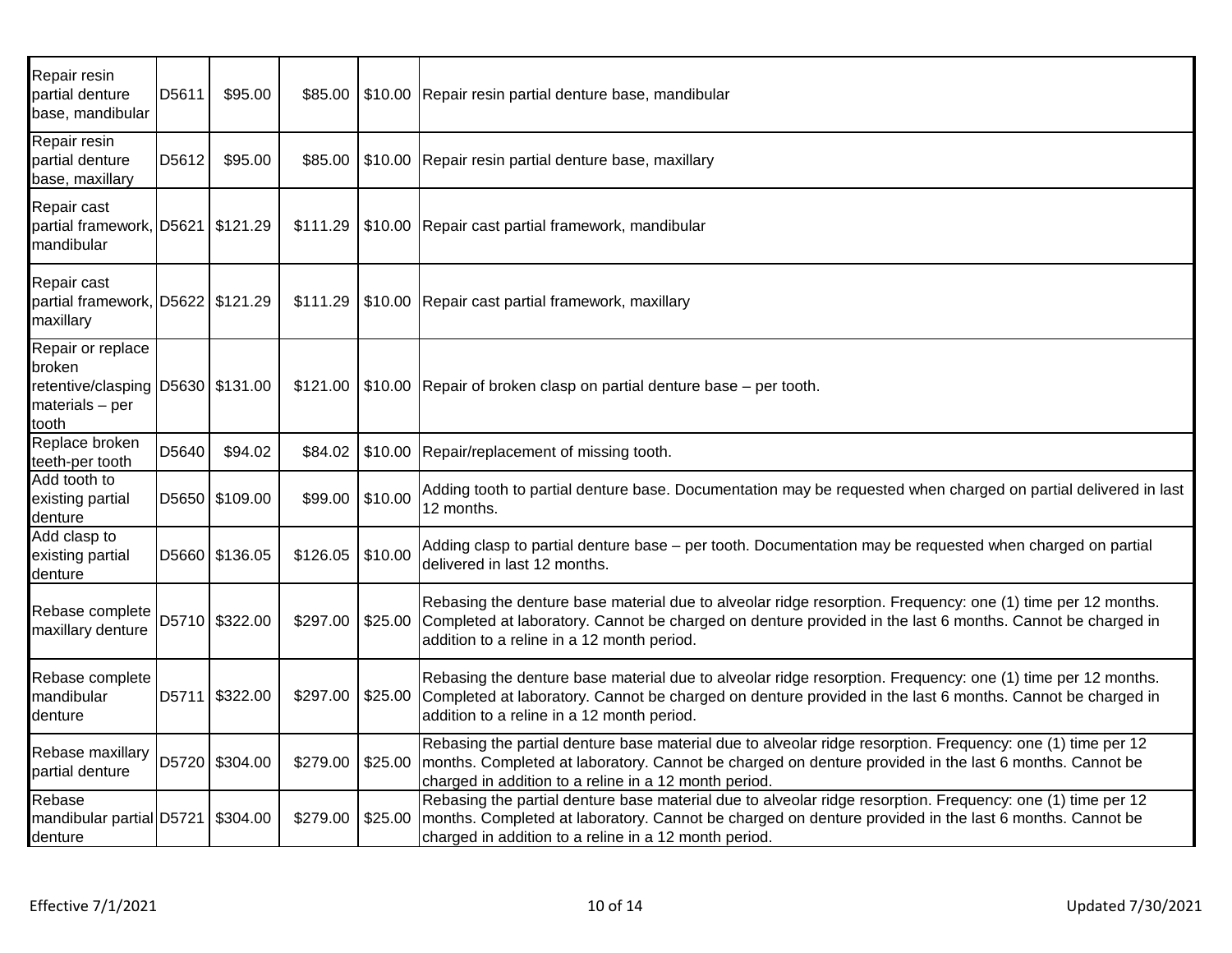| Reline complete<br>maxillary denture<br>(chairside)                                      | D5730 \$182.00 |                    |         | Chair side reline that resurfaces without processing denture base. Frequency: One (1) time per 12 months.<br>\$172.00 \$10.00 Cannot be charged on denture provided in the last 6 months. Cannot be charged in addition to a rebase in a 12<br>month period. |
|------------------------------------------------------------------------------------------|----------------|--------------------|---------|--------------------------------------------------------------------------------------------------------------------------------------------------------------------------------------------------------------------------------------------------------------|
| Reline complete<br>mandibular<br>denture<br>(chairside)                                  | D5731 \$182.00 |                    |         | Chair side reline that resurfaces without processing denture base. Frequency: One (1) time per 12 months.<br>\$172.00 \$10.00 Cannot be charged on denture provided in the last 6 months. Cannot be charged in addition to a rebase in a 12<br>month period. |
| Reline maxillary<br>partial denture<br>(chairside)                                       | D5740 \$175.82 | \$165.82           | \$10.00 | Chair side reline that resurfaces without processing partial denture base. Frequency: one (1) time per 12 months.<br>Cannot be charged on denture provided in the last 6 months. Cannot be charged in addition to a rebase in a 12<br>month period.          |
| Reline<br>mandibular partial D5741   \$177.49<br>denture<br>(chairside)                  |                | \$167.49           |         | Chair side reline that resurfaces without processing partial denture base. Frequency: one (1) time per 12 months.<br>\$10.00 Cannot be charged on denture provided in the last 6 months. Cannot be charged in addition to a rebase in a 12<br>month period.  |
| Reline complete<br>maxillary denture<br>(laboratory)                                     | D5750 \$243.00 | \$218.00           |         | Laboratory reline that resurfaces with processing denture base. Frequency: one (1) time per 12 months. Cannot<br>\$25.00 be charged on denture provided in the last 6 months. Cannot be charged in addition to a rebase in a 12 month<br>period.             |
| Reline complete<br>mandibular<br>denture<br>(laboratory)                                 | D5751 \$243.00 | \$218.00           |         | Laboratory reline that resurfaces with processing denture base. Frequency: one (1) time per 12 months. Cannot<br>\$25.00 be charged on denture provided in the last 6 months. Cannot be charged in addition to a rebase in a 12 month<br>period.             |
| Reline maxillary<br>partial denture<br>(laboratory)                                      | D5760 \$239.00 | \$214.00           |         | Laboratory reline that resurfaces with processing partial denture base. Frequency: one (1) time per 12 months.<br>\$25.00 Cannot be charged on denture provided in the last 6 months. Cannot be charged in addition to a rebase in a 12<br>month period.     |
| Reline<br>mandibular partial D5761   \$239.00<br>denture<br>(laboratory)                 |                | \$214.00           |         | Laboratory reline that resurfaces with processing partial denture base. Frequency: one (1) time per 12 months.<br>\$25.00 Cannot be charged on denture provided in the last 6 months. Cannot be charged in addition to a rebase in a 12<br>month period.     |
|                                                                                          |                |                    |         | ORAL AND MAXILLOFACIAL SURGERY                                                                                                                                                                                                                               |
| Extraction,<br>erupted tooth or<br>exposed root<br>(elevation and/or<br>forceps removal) | D7140 \$111.78 | $$101.78$ \\$10.00 |         | Routine removal of tooth structure, including minor smoothing of socket bone, and closure as necessary.<br>Treatment notes must include documentation that an extraction was done per tooth.                                                                 |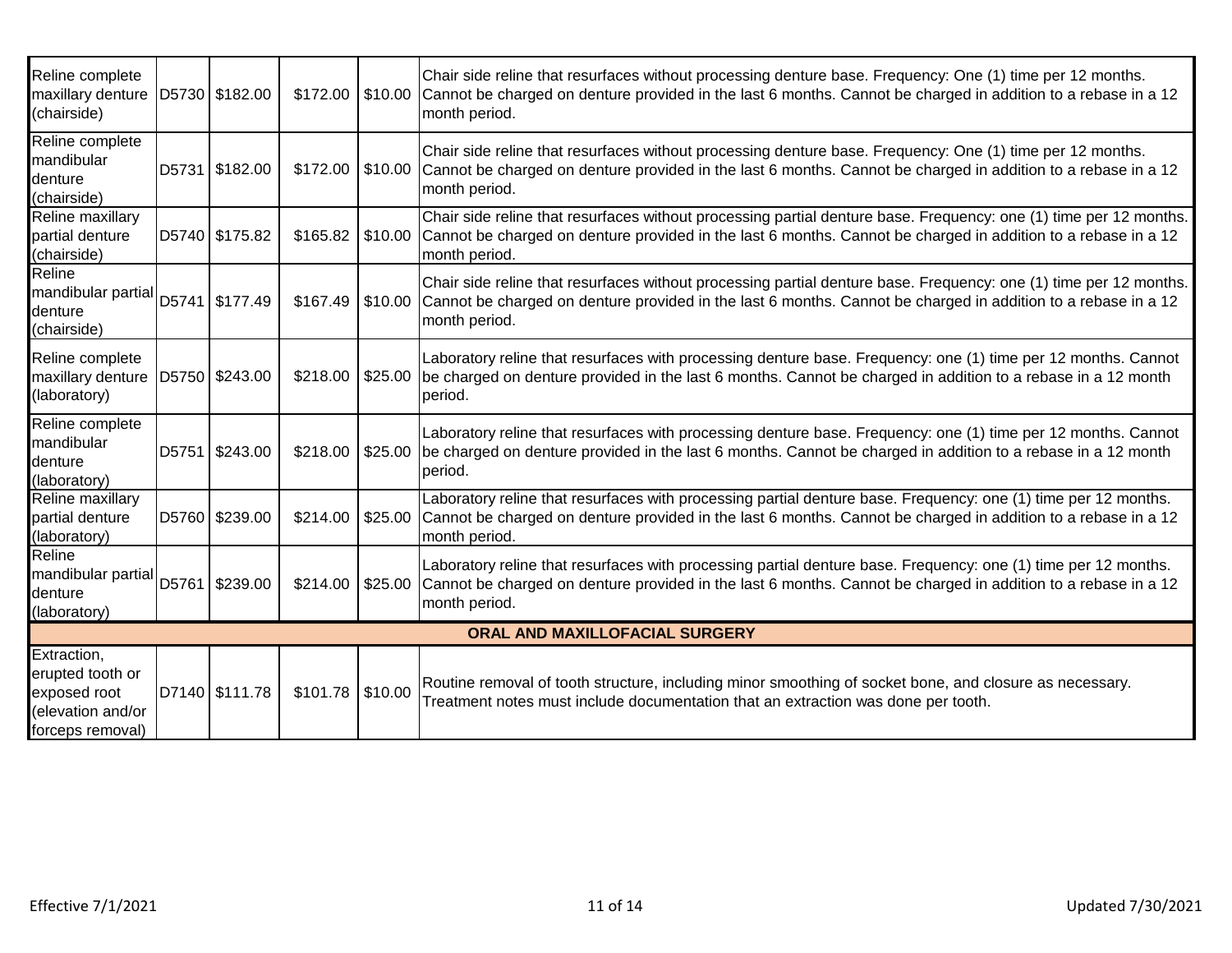| Surgical removal<br>of erupted tooth<br>requiring removal<br>of bone and/or<br>sectioning of<br>tooth, and<br>including<br>elevation of<br>mucoperiosteal<br>flap if indicated | D7210 \$172.88 | $$162.88$ \\$10.00 |         | Includes removal of bone, and/or sectioning of erupted tooth, smoothing of socket bone and closure as<br>necessary. Treatment notes must include documentation that a surgical extraction was done per tooth.                                                                                                                               |
|--------------------------------------------------------------------------------------------------------------------------------------------------------------------------------|----------------|--------------------|---------|---------------------------------------------------------------------------------------------------------------------------------------------------------------------------------------------------------------------------------------------------------------------------------------------------------------------------------------------|
| Removal of<br>impacted tooth-<br>soft tissue                                                                                                                                   | D7220 \$207.25 | \$187.25           | \$20.00 | Occlusal surface of tooth covered by soft tissue; requires mucoperiosteal flap elevation. Teeth 1-32 One of<br>D7220 per 1 lifetime per patient per tooth                                                                                                                                                                                   |
| Removal of<br>impacted tooth-<br>partially bony                                                                                                                                | D7230 \$255.53 | \$235.53           | \$20.00 | Part of crown covered by bone; requires mucoperiosteal flap elevation and bone removal. Teeth 1-32 One of<br>D7230 per 1 lifetime per patient per tooth                                                                                                                                                                                     |
| Removal of<br>impacted tooth-<br>completely bony                                                                                                                               | D7240 \$296.38 | \$276.38           | \$20.00 | Most or all of crown covered by bone; requires mucoperiosteal flap elevation and bone removal. Teeth 1-32 One<br>of D7240 per 1 lifetime per patient per tooth.                                                                                                                                                                             |
| Removal of<br>impacted tooth-<br>completely<br>boney, with<br>unusual surgical<br>complications                                                                                | D7241 \$389.20 | \$369.20           | \$20.00 | Most or all of crown covered by bone; unusually difficult or complicated due to factors such as nerve dissection<br>required, separate closure of maxillary sinus required or aberrant tooth position. Teeth 1-32 One of D7241 per<br>lifetime per patient per tooth.                                                                       |
| Surgical removal<br>of residual tooth<br>roots (cutting<br>procedure)                                                                                                          | D7250 \$182.30 | \$172.30           | \$10.00 | Includes removal of bone, and/or sectioning of residual tooth roots, smoothing of socket bone and closure as<br>necessary. Treatment notes must include documentation that a surgical extraction was done per tooth. Can only<br>be charged once per tooth. Cannot be charged for removal of broken off roots for recently extracted tooth. |
| Incisional biopsy<br>of oral tissue-soft                                                                                                                                       | D7286 \$381.00 | \$381.00           | \$0.00  | Removing tissue for histologic evaluation. Treatment notes must include documentation and proof that biopsy<br>was sent for evaluation.                                                                                                                                                                                                     |
| Alveoloplasty in<br>conjunction with<br>extractions - four<br>or more teeth or<br>tooth spaces, per<br>quadrant                                                                | D7310 \$150.00 | \$140.00           | \$10.00 | Substantially reshaping the bone after an extraction procedure, much more than minor smoothing of the bone.<br>Reported per quadrant.                                                                                                                                                                                                       |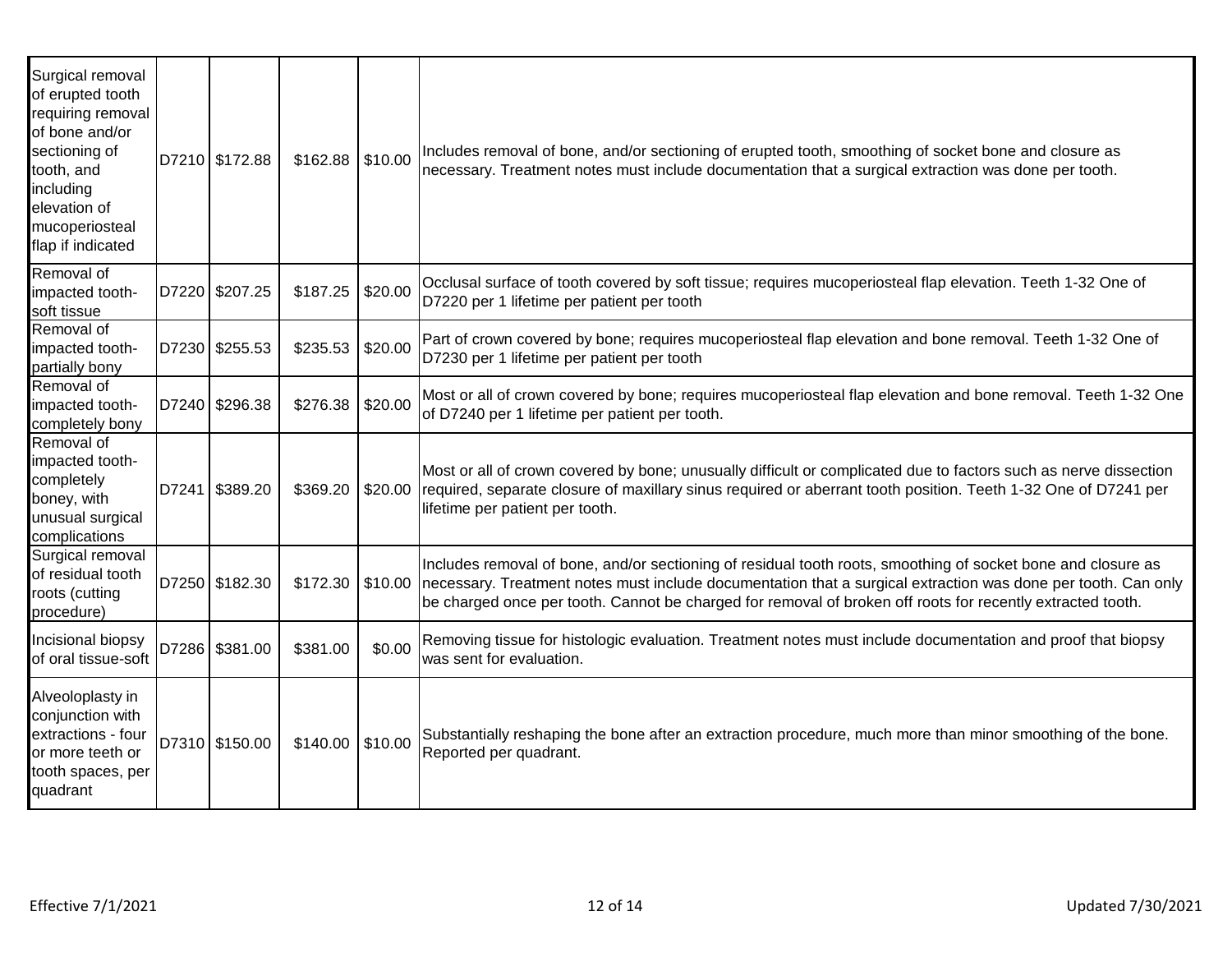| Alveoloplasty in<br>conjunction with<br>extractions - one<br>to three teeth or<br>tooth spaces, per<br>quadrant        |                                    | D7311 \$139.42 | \$129.42 | \$10.00 | Substantially reshaping the bone after an extraction procedure, much more than minor smoothing of the bone.<br>Reported per quadrant.                                                                                                                                                                                                                                                                                            |  |  |  |
|------------------------------------------------------------------------------------------------------------------------|------------------------------------|----------------|----------|---------|----------------------------------------------------------------------------------------------------------------------------------------------------------------------------------------------------------------------------------------------------------------------------------------------------------------------------------------------------------------------------------------------------------------------------------|--|--|--|
| Alveoloplasty not<br>in conjunction<br>with extractions -<br>four or more<br>teeth or tooth<br>spaces, per<br>quadrant |                                    | D7320 \$200.47 | \$190.47 | \$10.00 | Substantially reshaping the bone after an extraction procedure, correcting anatomical irregularities. Reported per<br>quadrant.                                                                                                                                                                                                                                                                                                  |  |  |  |
| Alveoloplasty not<br>in conjunction<br>with extractions<br>one to three teeth<br>or tooth spaces,<br>per quadrant      | D7321                              | \$200.47       | \$190.47 | \$10.00 | Substantially reshaping the bone after an extraction procedure, correcting anatomical irregularities. Reported per<br>quadrant.                                                                                                                                                                                                                                                                                                  |  |  |  |
| Removal of<br>lateral exostosis<br>(maxilla or<br>mandible)                                                            |                                    | D7471 \$290.11 | \$280.11 |         | \$10.00 Removal of a benign bony outgrowth (bone spur) for proper prosthesis fabrication. Reported per arch.                                                                                                                                                                                                                                                                                                                     |  |  |  |
| Removal of torus<br>palatinus                                                                                          |                                    | D7472 \$341.08 | \$331.08 |         | \$10.00 To remove a malformation of bone for proper prosthesis fabrication.                                                                                                                                                                                                                                                                                                                                                      |  |  |  |
| Removal of torus<br>mandibularis                                                                                       |                                    | D7473 \$332.69 | \$322.69 |         | \$10.00 To remove a malformation of bone for proper prosthesis fabrication.                                                                                                                                                                                                                                                                                                                                                      |  |  |  |
| Incision &<br>drainage of<br>abscess -<br>intraoral soft<br>tissue                                                     |                                    | D7510 \$193.00 | \$183.00 |         | \$10.00 Incision through mucosa, including periodontal origins.                                                                                                                                                                                                                                                                                                                                                                  |  |  |  |
|                                                                                                                        | <b>ADJUNCTIVE GENERAL SERVICES</b> |                |          |         |                                                                                                                                                                                                                                                                                                                                                                                                                                  |  |  |  |
| Palliative<br>(emergency)<br>treatment of<br>dental pain -<br>minor procedure                                          | D9110                              | \$78.23        | \$53.23  | \$25.00 | Emergency treatment to alleviate pain/discomfort. This code cannot be used for filing claims or writing or calling<br>in a prescription to the pharmacy or to address situations that arise during multi-visit treatments covered by a<br>single fee such as surgical or endodontic treatment. Report per visit, no procedure. Frequency: Limit 1 time per<br>year. Maintain documentation that specifies problem and treatment. |  |  |  |